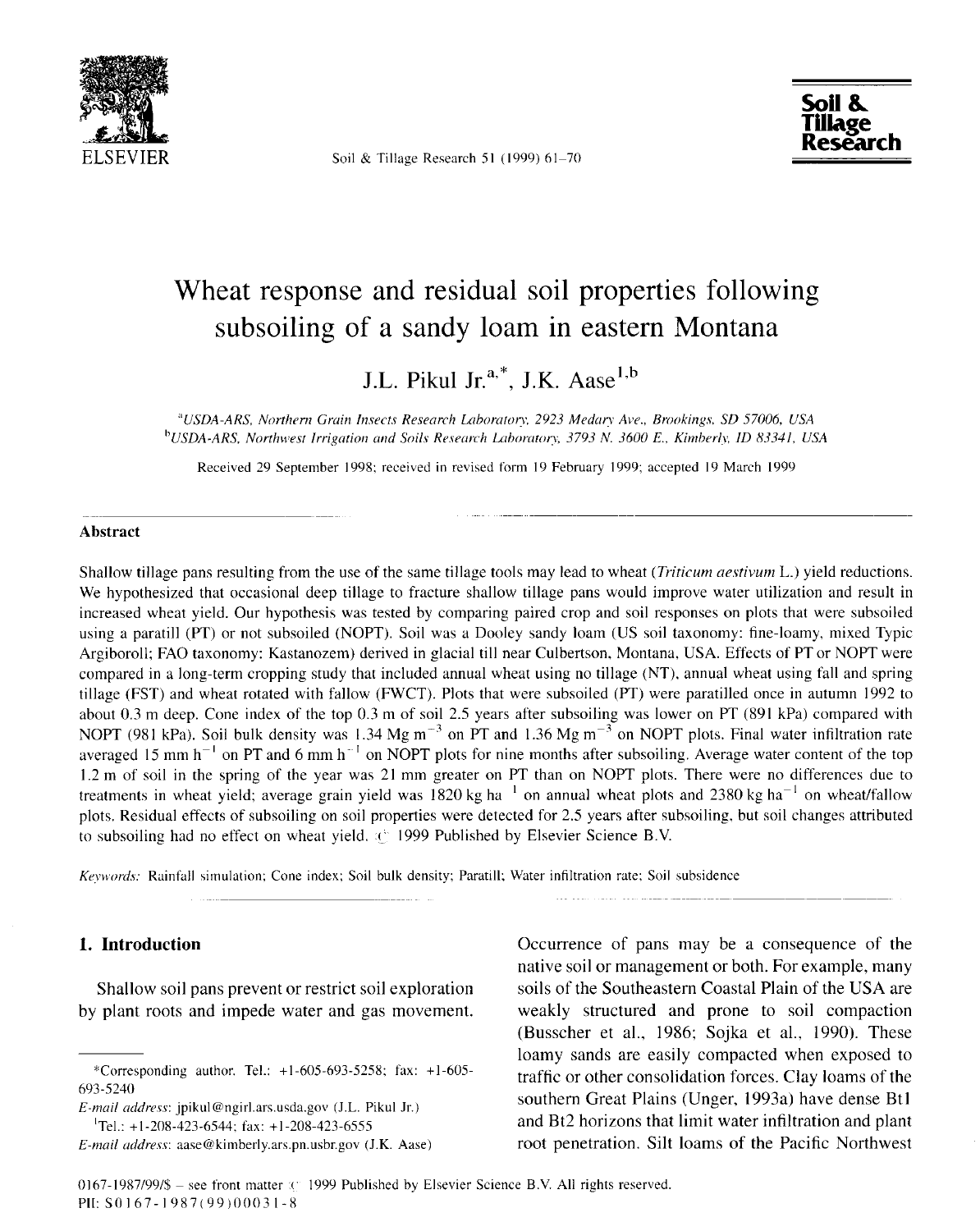frequently have shallow layers of high strength that have been implicated as the cause of reduced water infiltration (Pikul et al., 1990) and poor plant performance (Sojka et al., 1993). These pans are commonly referred to as tillage pans and are a consequence of pressure applied by normal tillage operations. The cases cited are but a small sample of typical pans that are mentioned in the literature. In each case, the cause of the pan and the climate were different but tillage was sought as the means to loosen the pan and improve crop performance.

Special subsoiling has been used to loosen soil only in the zone of intended planting. Generally, it is thought that if plants can aggressively explore the soil and efficiently acquire nutrients and water then crop yield may improve. Therefore, subsoiling only the intended seedbed rather than the entire field can minimize power requirements. This tillage uses a system of in-the-row subsoiling and has been called zone-subsoiling (Sojka et al., 1993) or zone tillage (Pierce et al., 1995). Slit tillage (Busscher et al., 1995) is yet another option to reduce power requirements associated with subsoiling. Sojka et al. (1993) found zone tillage to generally increase the quantity and quality of potato *(Solanum tuberosum* L., cv. Russet Burbank) on a furrow-irrigated silt loam soil. Pierce et al. (1995) concluded that zone tillage increased total and marketable yield of Russet Burbank potato on a non-irrigated sandy loam soil in west central Michigan. In a dryland production system for sunflower *(Helianthus annuus* L.) on the Southeast Coastal Plain, year-to-year results were mixed and Sojka et al. (1990) concluded that if the soil had maintained looseness throughout the growing season, a positive yield and quality response of sunflower to zone tillage might have resulted.

Whole field loosening by deep tillage has been used to manipulate soil for purposes similar to that of zone subsoiling. In the Southeastern Coastal Plain, paratill subsoiling was used by Frederick and Bauer (1996) to improve winter wheat yields on loamy sand. These authors concluded that deep tillage increased the yield by increasing head number per plant. In tropical eastern Bolivia, deep tillage of a fine-loamy, siliceous, isohyperthermic Aquic Ustropept increased soybean *(Glycine max (L.)* Merr.) yield for at least three years Barber (1994). In contrast to the above beneficial reports of subsoiling, Busscher et al. (1988) reported no significant differences in yield of corn *(Zea mays* L.) following subsoiling of a loamy sand on the Southeastern Coastal Plain. Variable relations between tillage and soil bulk density have been reported. For example, Rhoton et al. (1993) evaluated chemical and physical characteristics of sandy loam, loam, silt, and sandy clay loans and found few significant differences in soil properties due to conventional and no-tillage treatments. Of the differences reported, most occurred with silt and sandy clay loams.

Our experiment on subsoil tillage was part of a larger cropping study that was designed to test the effects of seedbed preparation and no tillage on yield of annually cropped and rotated hard red spring wheat. The study was started in 1983 and reported on by Pikul and Aase (1995) and Aase and Pikul (1995). Soil measurements made in 1992 revealed the presence of shallow tillage pans, which were evidenced by distinct profile bulges in soil bulk density  $(\rho_b)$  and point resistance (Pikul and Aase, 1995, Figs. 4 and 5) at about 0.1 m. Additionally, we found distinct massing of roots at the zones of maximum  $\rho_b$  and point resistance (authors unpublished data). We suspected that tillage pans on FST and FWCT treatments were caused by repeated shallow tillage. In this paper, we compare subsoil tillage with no subsoil tillage. Our hypothesis was that deep tillage to fracture shallow tillage pans would improve root development and soil water storage resulting in increased yield. Our objectives were to determine the effects of subsoil tillage on soil properties and wheat yield and evaluate the longevity of any beneficial consequences of subsoil tillage.

## 2. **Materials and methods**

#### *2.1. Experimental site*

Soil at the research site, located 11 km north of Culbertson, Montana, USA, was mapped as a Dooley sandy loam on about a 2% slope. Dooley sandy loam formed in a mantle of eolian or alluvial material overlying glacial till. Glacial till is at a depth of about 0.5 m. A soil map showing typical heterogeneity of this glacial till soil was shown by Pikul and Aase (1998) for 0.3-0.6 m depth. Average (28 years) annual precipitation was 357 mm, with about 283 mm (80%)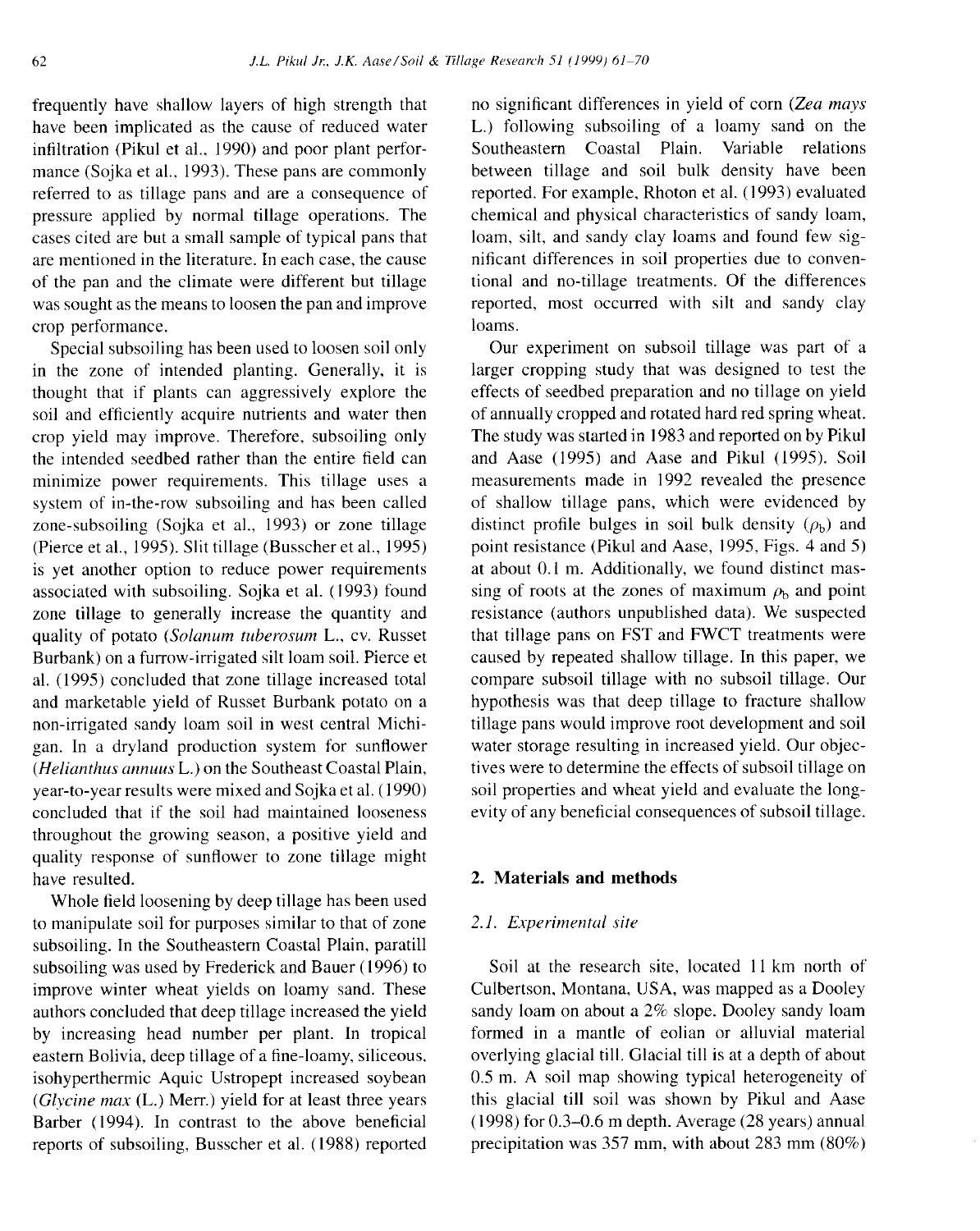occurring during April through September. In 1992, 1993, 1994, and 1995 total precipitation was 400, 377, 305, and 464 mm, respectively. Precipitation for April through September in 1992, 1993, 1994, and 1995 was 332, 320, 224, and 345 mm, respectively. Additional information on precipitation and winter weather conditions at this research site has been reported by Pikul et al. (1997) and Pikul and Aase (1998).

Pikul and Aase (1995) reported infiltration and soil properties and Aase and Pikul (1995) reported crop response on this cropping study (1983-1993). The experimental area was in grass prior to 1975. Between 1975 and the start of the cropping experiment in 1983, small grains were grown annually and seedbeds were prepared using tandem disk tillage in the spring. Soil analysis on samples taken prior to subsoiling in 1992 revealed an average of  $11 \text{ g kg}^{-1}$  organic carbon, 600 g kg<sup>-1</sup> sand, and 180 g kg<sup>-1</sup> clay in the top 0.2 m (Pikul and Aase, 1995).

Experimental plot layout was a randomized block with four replications. Plots were 30 m long by 12 m wide. Two treatments were annually cropped spring wheat with sweep tillage in the fall and tandem disk tillage for seedbed preparation in the spring (FST) or no tillage cropped annually with spring wheat (NT); a third treatment was fallow-spring wheat rotation using tandem disk tillage in the spring for seedbed preparation (FWCT). Sweep tillage was about 0.1 m deep with 0.45 m wide medium-crown sweeps. Disk tillage was about 0.14 m deep. Our intended experimental plan and actual implementation of the experimental plan differed in years with a dry fall. In dry years, we were unable to penetrate the soil with sweeps and tillage was not done. Following subsoiling in 1992, the NT subplot was lightly disked and swept prior to seeding. This tillage was a departure from customary plot management and was deemed necessary to create surface conditions suitable for seeding wheat. Tillage implement and time of tillage are shown in Table 1.

## 2.2. *Subsoiling*

Soil and crop response to subsoiling was compared using a paired plot design for the NT, FST, and FWCT treatments. For each pair, one subplot was subsoiled once in autumn 1992 using a paratill to about 0.3 m

Table 1

Field operations on tillage trials located near Culbertson, Montana, USA during 1992-1995

| Operation               | Annual wheat, with fall<br>and spring tillage (FST) | Annual wheat<br>with no tillage $(NT)^a$ | Wheat/fallow with<br>conventional tillage<br>(FWCT) odd-year crop | Wheat/fallow with<br>conventional tillage<br>(FWCT) even-year crop |
|-------------------------|-----------------------------------------------------|------------------------------------------|-------------------------------------------------------------------|--------------------------------------------------------------------|
| 1992                    |                                                     |                                          |                                                                   |                                                                    |
| Harvest                 | 12 August                                           | 12 August                                | 12 August                                                         | 12 August                                                          |
| Fall tillage            | Paratill treatment<br>16 October                    | Paratill treatment<br>16 October         | Paratill treatment<br>16 October                                  | Paratill treatment<br>16 October                                   |
| 1993                    |                                                     |                                          |                                                                   |                                                                    |
| Spring tillage          | Disk/sweep 26 April                                 | Disk/sweep 26 April                      | Disk/sweep 26 April                                               |                                                                    |
| Plant                   | 26 April                                            | 26 April                                 | 26 April                                                          |                                                                    |
| Harvest<br>Fall Tillage | 1 September                                         | 1 September                              | 1 September                                                       | Disk/sweep 21 September                                            |
| 1994                    |                                                     |                                          |                                                                   |                                                                    |
| Spring tillage          | Disk/sweep 22 April                                 |                                          | Sweep 21 June                                                     | Disk/sweep 22 April                                                |
| Plant                   | 22 April                                            | 22 April                                 |                                                                   | 22 April                                                           |
| Harvest                 | 15 August                                           | 15 August                                |                                                                   | 15 August                                                          |
| Fall Tillage            |                                                     |                                          | Sweep 16 September                                                |                                                                    |
| 1995                    |                                                     |                                          |                                                                   |                                                                    |
| Spring tillage          | Disk/sweep 15 May                                   |                                          | Disk/sweep 15 May                                                 |                                                                    |
| Plant                   | $16$ May                                            | 16 May                                   | 16 May                                                            |                                                                    |
| Harvest                 | 16 August                                           | 16 August                                | 16 August                                                         |                                                                    |
| Fall Tillage            |                                                     |                                          |                                                                   | Disk/sweep 13 September                                            |

<sup>a</sup> No tillage plots were smoothed in April 1993 with a shallow disk/sweep prior to planting.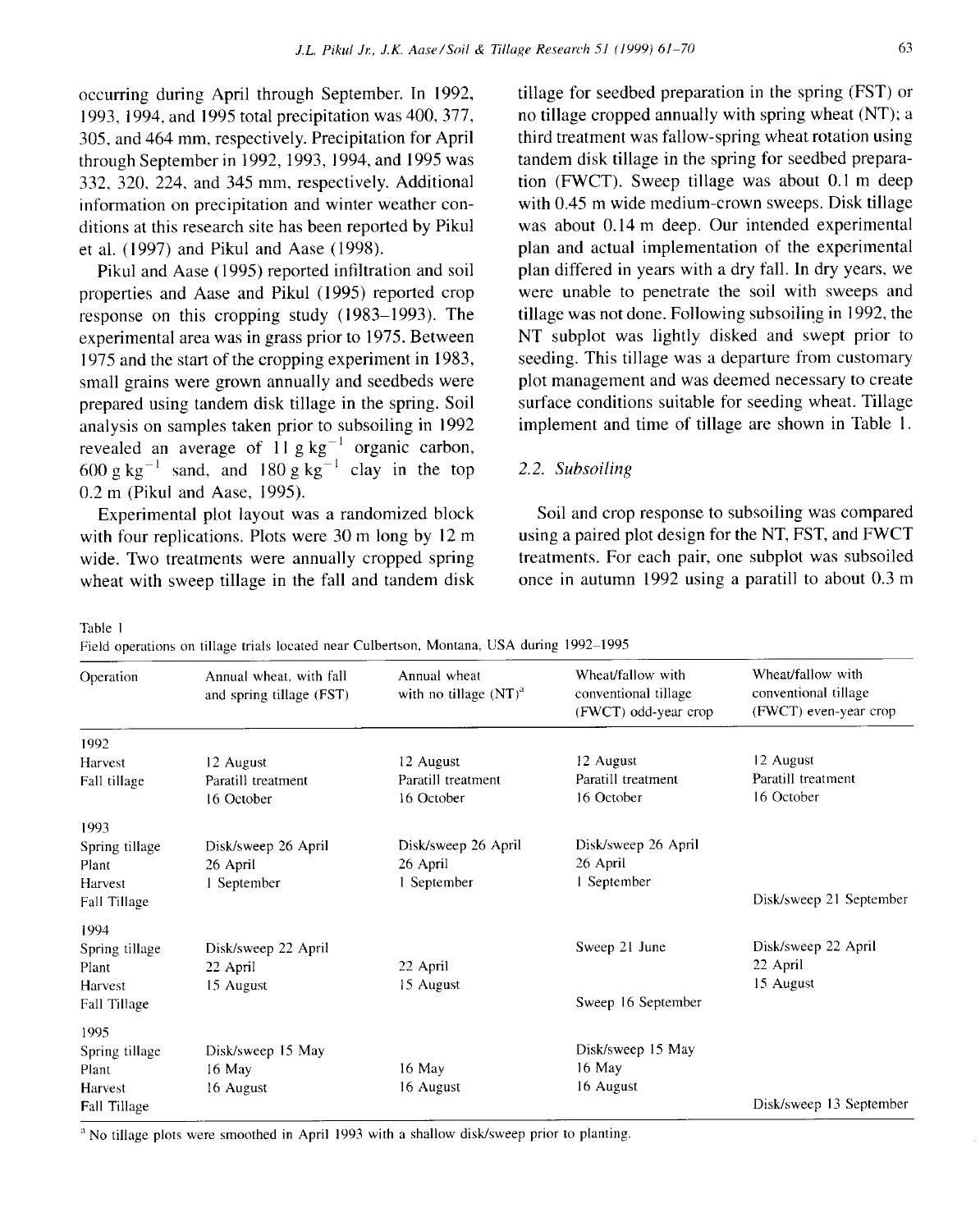deep (PT) while the other subplot was not subsoiled (NOPT). Subplots were 15 m long and 12 m wide.

The paratill subsoiler had four shanks (two left facing and two right facing) with point spacing at 0.66 m. Our implement was similar to that illustrated by Unger (1993b, Fig. 1, Fig. 3). Speed was about  $1.3 \text{ m s}^{-1}$ . Soil water in the top 0.3 m on 17 September prior to subsoiling was about 0.17  $\text{m}^3$   $\text{m}^{-3}$  (Pikul and Aase, 1995, Fig. 5). An additional 12 mm of rain fell between 17 September and the 16 October 1992 date of subsoiling. Direction of subsoil tillage was perpendicular to that used for seedbed preparation.

## *2.3. Spring wheat management*

Wheat was seeded with a double-disk opener drill at a 0.20 m row spacing in 1993 and with a single-disk opener drill at a 0.19 m row spacing in 1994 and 1995. Rate of seeding was about at  $84 \text{ kg ha}^{-1}$ . All plots received 34 kg N ha<sup> $-1$ </sup> as NH<sub>4</sub>NO<sub>3</sub> (34-0-0 N-P-K) at seeding. In a given year, all plots were seeded on the same date (Table 1).

Samples for grain yield were obtained by cutting all plants from five 1 m long rows from six areas in each subplot in 1993 and 1995. Bundle samples were weighed and threshed, following which the grain was weighed. In 1994, grain yield was obtained by using a plot combine to take 9.7 by 1.46 m swaths from the center of each subplot. In a given year, plants from all plots were harvested on the same date (Table 1). Statistical comparisons of yield between PT and NOPT were made using a paired *t*-test (Lund, 1991).

## *2.4. Soil water content*

Soil water contents were measured using neutron attenuation equipment to determine water storage and use. Our neutron equipment was calibrated in a manner described by Pikul and Aase (1998). On each subplot a permanent access tube was installed enabling volumetric soil water measurements to a depth of 1.2 m at 0.3 m increments. Soil water content was expressed as an average of four replications for each rotation and tillage plot. Measurements were made at seeding and at harvest. Statistical comparisons of soil water were similar to that of wheat yield.

#### *2.5. Cone index and bulk density*

In spring of 1995, prior to any soil disturbance, cone index measurements were made on PT and NOPT treatments of NT, FST, and FWCT plots. A 1.5 m transect on PT treatments was established adjacent to a 1.5 m transect on NOPT treatments. This transect was perpendicular to the direction of subsoiling on PT treatments. Cone index (CI), defined as the force per unit basal area required to push a cone penetrometer through a specified increment of soil, was measured with a dual rod penetrometer. The cone tip had an included angle of  $60^{\circ}$  and a base area of 1.5 cm<sup>2</sup>. Cone index measurements were made to a depth of 0.3 m at depth increments of 0.03 m. A depth profile of CI was obtained at 0.15 m intervals along each 1.5 m transect, resulting in 10 depth profiles of CI per transect (100 CI measurements).

A single-value index of soil subsidence was developed using data arrays of CI measured on PT and NOPT treatments. Measurements of CI on each transect resulted in 100 measurements consisting of transect position  $(X)$ , depth  $(Y)$  and CI  $(Z)$ . A threedimensional plot of these data yielded a response surface showing spatial variation of soil strength. Smoothed surface maps for each transect were prepared using a three-dimensional surface plotting graphics program (Surfer, Golden Software, Golden, CO).

We calculated soil strength response, in units of force, for each smoothed surface in a manner analogous to calculating volume. Strength response (SSR) was defined as the product of (transect length,  $m)\times$ (soil depth, m) $\times$ (cone index, Pa) and had the units of force (Newton). Surfer software (Surfer, Golden Software, Golden, CO) provides three numerical integration recipes for calculating volume using the trapezoidal rule, Simpson's rule, and Simpson's 3/8 rule. Relative error in volume calculation was made by comparing numerical results of the three methods.

Non-dimensional soil subsidence indices (SSI) for each pair of transects (PT and NOPT) were calculated as:

$$
SSI = (NOPT_{SSR} - PT_{SSR})/NOPT_{SSR}, \qquad (1)
$$

where NOPT<sub>SSR</sub> was the SSR value between  $Z=0$  and the smoothed surface of the NOPT treatment and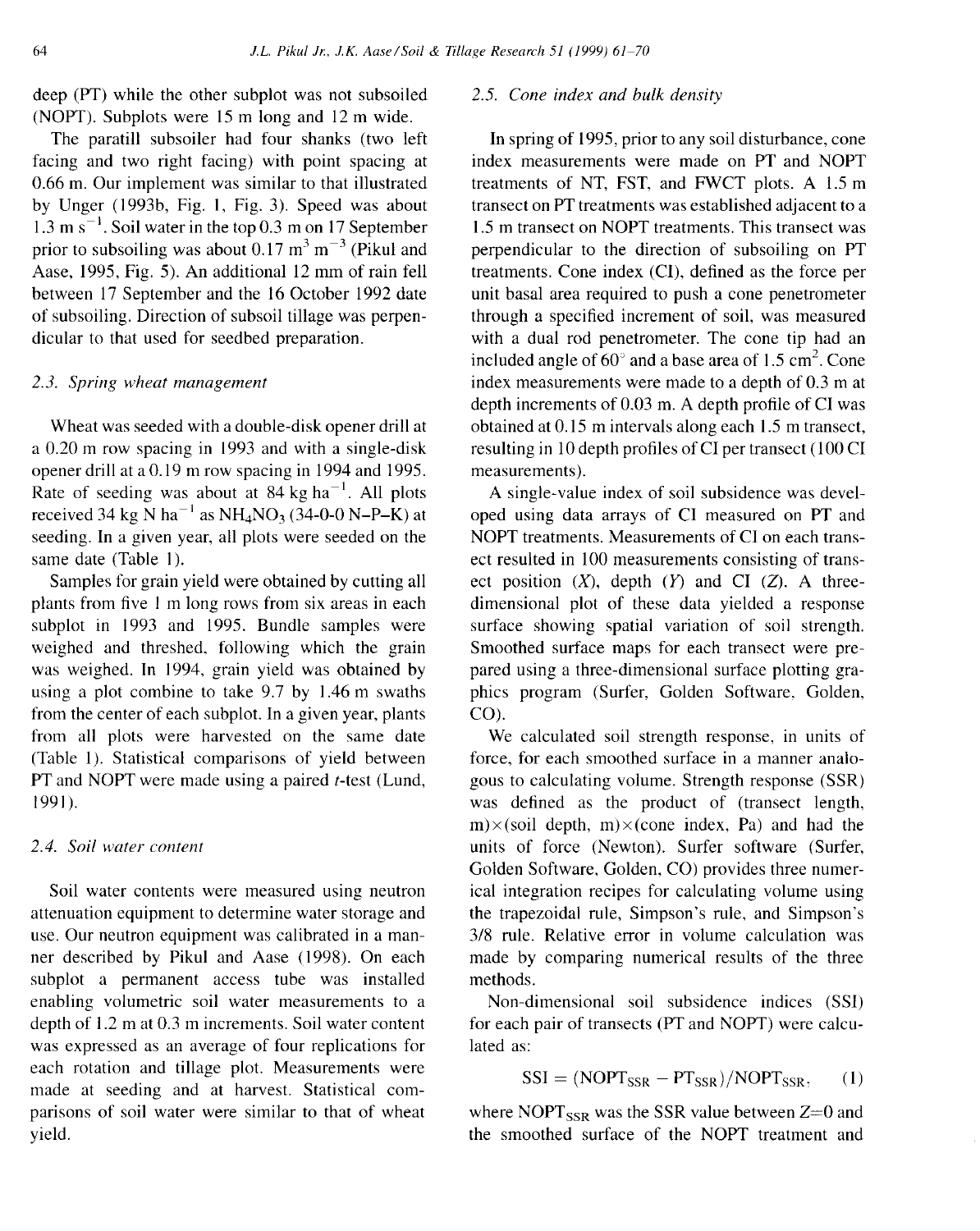$PT_{SSR}$  was the SSR value between  $Z=0$  and the smoothed surface of PT treatment. This index was designed such that SSI values approached zero as differences in CI values due to NOPT and PT treatments approached zero.

Soil bulk density and gravimetric water were each measured on the same day and on the same transects used for CI sampling. Bulk density samples were taken with a tube sampler described by Allmaras et al. (1988). The sampler had a cutting tip of 19.6 mm. Three cores were obtained per plot and each 0.30 m core was cut into ten 0.03 m depth increments. Gravimetric water content was determined on each increment. Volumetric water content was calculated as the product of soil bulk density and gravimetric water content. The midpoint of each 0.03 m depth increment for soil bulk density corresponded to the depth at which CI was measured. Statistical comparisons of results from PT and NOPT plots were made using a paired t-test.

## *2.6. Water infiltration*

A Palouse rainfall simulator (Bubenzer et al., 1985) was used to apply water at a rate of about 40 mm  $h^{-1}$ . Electrical conductivity of Missouri River water (Culbertson. MT municipal water supply) used for the infiltration tests was  $0.7$  dS m<sup>-1</sup> and concentration of cations was  $0.157 \text{ g l}^{-1}$ . The simulator had two rainfall heads that were used to run duplicate infiltration tests for each plot. Simulated rainfall mimics low intensity storms of the inland Pacific Northwest. Typical summer rainstorms in the northern Great Plains are high intensity and short duration. The Palouse simulator produces drop sizes that are about 1.3-1.8 mm diameter. By comparison, natural rainfall with intensities of about 50 mm  $h^{-1}$  have drop sizes that are about 1-5 mm diameter (Wischmeier and Smith, 1958). Therefore, the surface of the test soil was not exposed to rainfall energy that exceeded that of naturally occurring storms.

Infiltration tests were conducted on NT and FWCT treatments. Only three of the four replications were tested resulting in three measurements of water infiltration on PT and NOPT treatments of NT and FWCT. Infiltration frames constructed of heavy gauge steel were 1.16 by 1.16 m square and 0.3 m deep. To install a frame to 0.25 m, we carefully dug a shallow and narrow trench around the outside of the frame. As layers of soil were removed, the infiltration frame was forced downward to enclose an undisturbed soil monolith. Particular attention was given to soil outside the frame in the vicinity of the soil disturbance created by the paratill shanks. This soil was removed, backfilled, and packed to eliminate lateral flow of water from inside the frame to outside the frame. Inside edges of the infiltration frames were sealed with bentonite clay to prevent any water leakage along the metal-soil interface.

Water application rate by the rainfall simulator was measured at the start and finish of each infiltration test. Application rate was determined by collecting the runoff from a  $1.35 \text{ m}^2$  calibration pan placed over the infiltration frame. Infiltration was calculated as the difference between application rate and runoff rate. Runoff water was removed by a vacuum system. Water was applied in a cycle of 3 h on Day 1, 20 h off, and 3 h on Day 2. This cycle is often described as a dry and wet run and is conducted to reduce the confounding effects of variable soil water content in the infiltration tests.

## **3. Results and discussion**

## *3.1. Bulk density*

Soil bulk densities for PT and NOPT subsoil treatments on NT, FST and FWCT treatments are shown in Fig.  $1(a)$ –(c), respectively. In each case there is a zone of maximum  $\rho_b$  at about 0.15 m. Maximum  $\rho_b$  was 1.49 Mg  $\text{m}^{-3}$  on NOPT plots of the FST treatment. Previously, we showed that the zone of maximum  $\rho_{\rm h}$  at about 0.15 m was not a consequence of abrupt changes in soil texture (Pikul and Aase, 1995). Methods used to measure soil bulk density in the current study (1995 sampling date) were the same as those used in 1992 and reported by Pikul and Aase (1995). Significant differences in soil water content between 1992 and 1995 samplings preclude a direct comparison of *ph* between sampling dates because the Dooley sandy loam has a moderate shrink swell potential for depths >0.15 m (Smetana, 1985).

There was a significant difference in soil bulk density due to the PT and NOPT treatments even after 2.5 years. Average  $\rho_b$  was 1.345 Mg m<sup>-3</sup> for PT and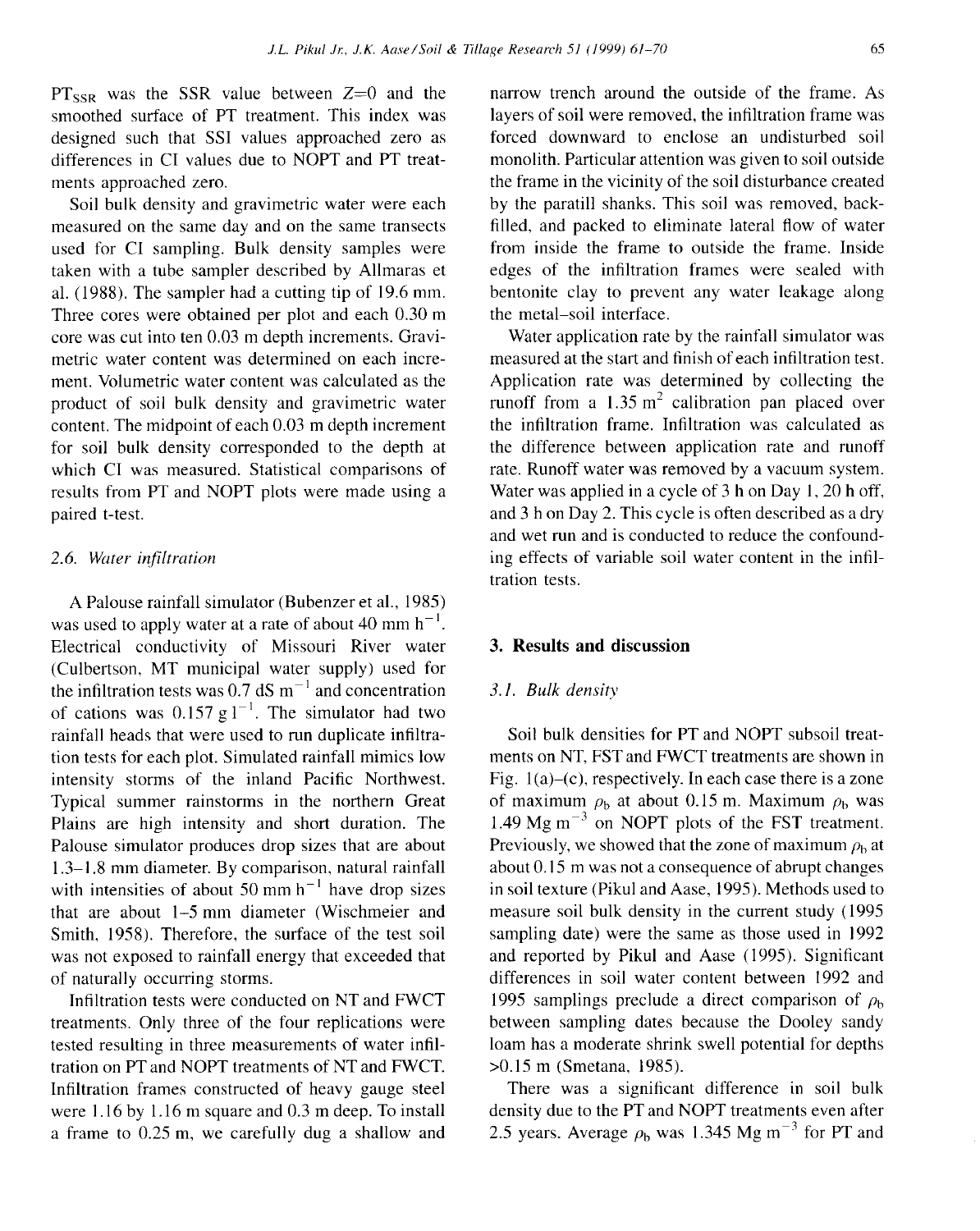

Fig. I. Soil bulk density for paratill and no paratill treatments of annual wheat using no tillage (NT). annual wheat using fall and spring tillage (FST) and wheat rotated with fallow (FWCT). Brackets show one standard deviation and are an average standard deviation for paratill and no paratill at each measurement depth.

1.365 Mg m<sup>-3</sup> for NOPT. Pairwise comparisons of  $\rho_b$ on PT and NOPT treatments were made for each depth in the top 0.3 m of soil ( $n=90$ , Table 2). A similar test was made on volumetric water content (Fig. 2 and Table 2). There were no differences due to PT and NOPT in soil volumetric water content  $(\theta_w)$ . Therefore, we can conclude that differences in bulk density with PT and NOPT treatments were a consequence of soil loosening by subsoiling and not simply soil shrink or swell related to water content.





Fig. 2. Volumetric water content for paratill and no paratill treatments of annual wheat using no tillage (NT), annual wheat using fall and spring tillage (FST) and wheat rotated with fallow (FWCT). Brackets show one standard deviation and are an average standard deviation for paratill and no paratill at each measurement depth.

## *3.2. Cone index*

Differences in soil water content can cause differences in soil strength. Our soil water measurements were taken concurrently with CI measurements. Average  $\theta_w$  of the top 0.3 m of soil on PT and NOPT treatments was  $0.21 \text{ m}^3 \text{ m}^{-3}$ . Differences in cone indices between PT and NOPT (Fig. 3) plots are therefore expected to be a consequence of soil subsidence or soil loosening because  $\theta_w$  was nearly uni-

| Soil attribute                                     | Paratill | No paratill | Significance <sup>b</sup> |    |
|----------------------------------------------------|----------|-------------|---------------------------|----|
| Volumetric water $(m3 m-3)$                        | 0.21     | 0.21        | ns                        | 90 |
| Bulk density (Mg m <sup><math>\beta</math></sup> ) | 1.345    | 1.365       | **                        | 90 |
| Cone index (kPa)                                   | 891      | 981         | $\gg \gg$                 | 90 |
| Infiltration rate Day 1 (mm $h^{-1}$ )             | 27       |             | $\ast$                    |    |
| Infiltration rate Day 2 (mm h <sup>-1</sup> )      |          |             | *                         |    |
| Cumulative infiltration after 3 h on Day 1 (mm)    | 88       | 60          | ∗                         |    |
|                                                    |          |             |                           |    |

<sup>a</sup> Measurements of volumetric water content, soil bulk density, and cone index were made in the top 0.3 m of soil 2.5 years after subsoiling. Water infiltration measurements were made in the summer following subsoiling the previous fall.

<sup>b</sup> Statistical significance indicated as not significant (ns), significant at  $P \le 0.05$  (\*), and significant at  $P \le 0.01$  (\*\*).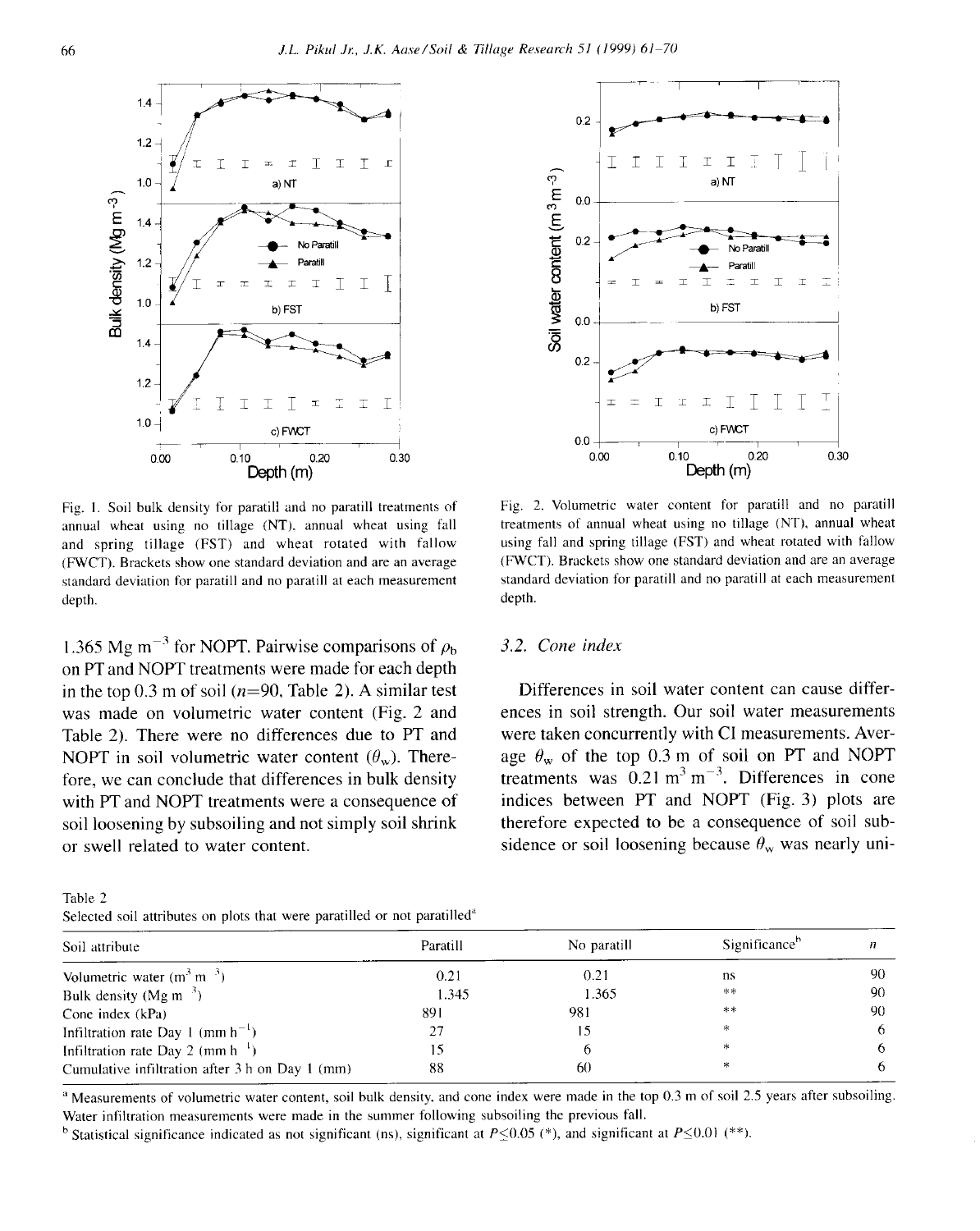

Fig. 3. Cone index for paratill and no paratill treatments of annual wheat using no tillage (NT), annual wheat using fall and spring tillage (FST) and wheat rotated with fallow (FWCT). Brackets show one standard deviation and are an average standard deviation for paratill and no paratill at each measurement depth.

form between treatments (Fig. 2 and Table 2). Pairwise comparisons  $(n=90)$  of CI in the top 0.3 m showed that the soil on PT treatment plots had significantly less strength than on NOPT treatment plots (Table 2). Average soil strength was 891 kPa on the PT treatments and 981 kPa on the NOPT treatments.

A pairwise statistical comparison of CI between subsoil treatments was relatively easy to execute. However, an average CI value for the profile fails to show unique distribution of soil strength features. We sought an alternative analysis that could be used to visualize the depth distribution of soil strength features and also provide a means to quantify differences.

Surface plots were used to show visual relations of CI with depth and transect position. Example response surfaces for PT and NOPT treatments on NT treatment plots are shown in Fig. 4. This figure clearly shows the path of the paratill subsoil shanks at approximate transect positions  $(x-axis)$  of 0.8 and 1.4 m. The axis showing transect position lies perpendicular to subsoiling direction. Low CI values (z-axis) at depths (y-axis) greater than 0.15 m characterize the path of the subsoil tool. Fig. 4. also shows that the zone of loosened soil (low CI values) was overlain by a layer of consolidated soil (relatively high and uniform CI values).

Following subsoiling in 1992, the NT cropping plots were lightly disked and swept prior to seeding (Table 1). This was the first use of tillage on these plots since the start of the experiment in 1983. We think that tillage for seedbed preparation in 1993 destroyed vertical continuity of macropore channels resulting in a zone of consolidated soil overlying loosened soil as shown in Fig. 4. This layered configuration was present in all of the response surfaces that we examined.

Surface plots were also used to evaluate soil subsidence using a single index (Eq. (1)). For example, the surfaces shown in Fig. 4 had a SSR value of 349 N for the PT and 367 N for the NOPT treatments. These values provide a SSI (Eq.  $(1)$ ) of 0.049 indicating that soil on PT treatment plots had lower strength than soil on NOPT plots. In six out of nine tests, positive SSI indices indicated that soil on PT treatment plots had less strength than soil on NOPT treatment plots. Positive values ranged from 0.049 (Fig. 4) to 0.314 (not shown). Negative values ranged from  $-0.009$  to  $-0.132$  (not shown). A normal probability plot of SSI values using the Ryan-Joiner goodness-of-fit test (Minitab Statistical Software, Minitab State College, Pa) suggested a normal distribution  $(p=0.1)$  of SSI values even with our limited data set  $(n=9)$ .

#### *3.3. Water infiltration*

Water infiltration was consistently greater in PT treatments compared with NOPT treatments. Infiltration rates for PT and NOPT treatments for Day 1 (dry run) and Day 2 (wet run) of the tests are shown in Figs. 5 and 6, respectively. These measurements provide indirect evidence that soil macropore structure created by subsoiling the previous fall was still present in June the following year. During the winter of 1992- 1993 the soil froze deeper than 0.9 m and there was 60 mm of precipitation received as snow. Final water infiltration rate on Day 1 of the tests averaged  $27 \text{ mm h}^{-1}$  on PT plots and 15 mm h<sup>-1</sup> on NOPT plots. Cumulative water infiltration, during a 3 h test on day 1, was 88 mm on PT plots and 60 mm on NOPT plots (Table 2). On the second day of the infiltration tests, average final water infiltration was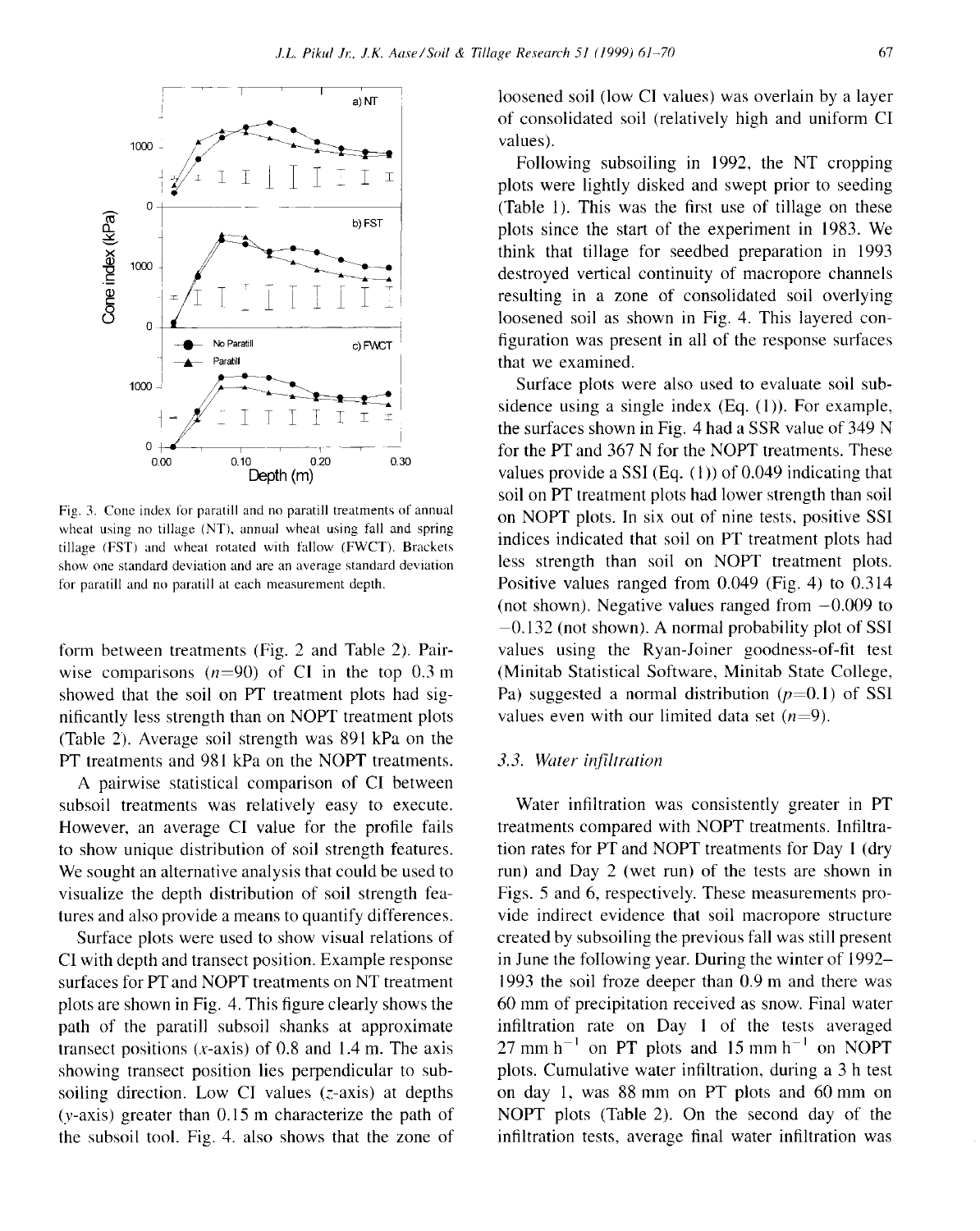

Fig. 4. Surface plots of cone index, termed response surfaces, for paratill and no paratill treatments of annual wheat using no tillage. Low cone index values (z-axis) at depths (y-axis) greater than 0.15 m identify paths of paratill shanks at approximate transect positions (x-axis) of 0.8 and 1.4 m.





Fig. 5. Water infiltration rate for paratill and no paratill treatments of annual wheat using no tillage (NT) and wheat rotated with fallow (FWCT) on Day I (dry run). Brackets show one standard deviation.

Fig. 6. Water infiltration rate for paratill and no paratill treatments of annual wheat using no tillage (NT) and wheat rotated with fallow (FWCT) on Day 2 (wet run). Brackets show one standard deviation.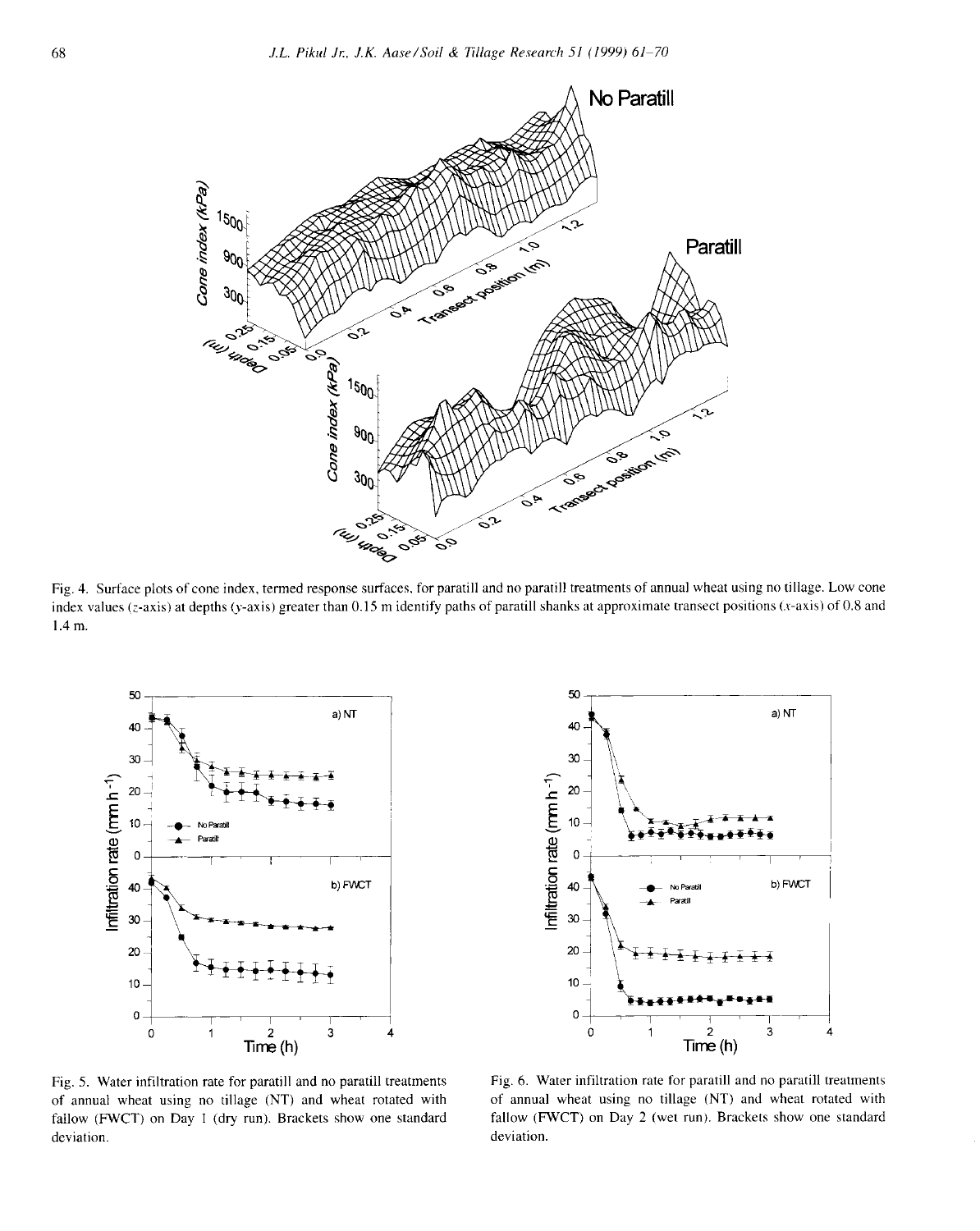Table 3

Average (years 1993, 1994, and 1995) wheat yield and soil water content for paratill and no paratill treatments of plots that were annually cropped with spring wheat and plots that were bi-annually cropped with spring wheat in a wheat/fallow rotation

| Rotation                                   | Paratill | No paratill | Significance <sup>a</sup> | n  |
|--------------------------------------------|----------|-------------|---------------------------|----|
|                                            |          |             |                           |    |
| Wheat Yield $(kg ha^{-1})$<br>Annual wheat | 1848     | 1782        | ns                        | 24 |
|                                            |          | 2322        |                           | 12 |
| Wheat/fallow (WF)                          | 2431     |             | ns                        |    |
| Soil water (mm) <sup>b</sup>               |          |             |                           |    |
| Annual wheat                               | 266      | 250         | *                         | 24 |
| WF crop year                               | 293      | 280         | ns                        | 12 |
| WF fallow year                             | 276      | 241         | *                         | 12 |

<sup>a</sup> Statistical significance indicated as not significant (ns) or significant at  $P \le 0.05$  (\*).

h Average soil water content for 1993, 1994. and 1995 in the top 1.2 m of soil as measured in the spring of the year.

15 mm  $h^{-1}$  on PT plots and 6 mm  $h^{-1}$  on NOPT plots (Table 2). In a study similar to the present report, Pikul et al. (1990) reported final infiltration rates of 24 mm  $h^{-1}$  for soil that was paratilled and 9 mm  $h^{-1}$ for non-paratilled check. This comparison was made on a Walla silt loam near Pendleton, Oregon, USA after one winter.

As discussed above, we think that tillage for seedbed preparation destroyed vertical continuity of macropore channels on plots that had been subsoiled and consequently NT plots (Fig. 6(a), paratill) had lower water infiltration rates than FWCT plots (Fig. 6(b), paratill). There was no secondary tillage of FWCT plots prior to infiltration tests. Final infiltration rate on paratilled subplots was 12 mm  $h^{-1}$  with NT compared with 19 mm  $h^{-1}$  with FWCT (Fig. 6(a) and (b)).

## *3.4. Soil water and crop yield*

Increased water infiltration capacity may increase soil water storage during years with adequate precipitation and adequate soil-water-storage capacity. A water infiltration measurement demonstrated that there was potential to increase water infiltration into this sandy loam soil during the first year after subsoiling. Average soil water for 1993, 1994, and 1995 in the top 1.2 m of soil at spring planting of annual wheat was 266 mm on PT plots compared with 250 mm on NOPT plots (Table 3). However, there were no differences in water content between PT and NOPT plots following 20 months of fallow (Table 3, WF crop year). Additional water beyond the water storage capacity of this soil was likely lost to deep drainage therefore negating any benefits of improved infiltration capacity on PT treatment plots. Increased water infiltration would have decreased water runoff and possibly reduced soil erosion. Evaluation of soil erosion related to subsoiling was beyond the scope of this study.

We failed to detect significant differences in wheat yield due to PT and NOPT treatments even though we measured increased soil water storage in plots that were subsoiled (Table 3). For these growing conditions, there is a strong relation (Aase and Pikul, unpublished data) between water use and wheat grain yield  $(r=0.81)$ . Water use was defined as the sum of soil water extracted plus precipitation from seeding to harvest. Differences in soil water storage due to PT and NOPT treatments (Table 3) were not enough to generate improved grain yield. Growing season (April-August) precipitation of 316 mm in 1993, 208 mm in 1994, and 333 mm in 1995 may have been enough to overshadow small gains in soil water storage on PT treatment compared with NOPT treatment plots.

## **4. Conclusion**

We hypothesized that occasional deep tillage to fracture shallow tillage pans would improve water infiltration and consequently soil water storage. Additionally, we speculated that wheat grain yield would increase because of improved root environment and additional soil water. Water infiltration was consistently greater on PT treatment compared with NOPT treatment plots. These measurements provided indir-